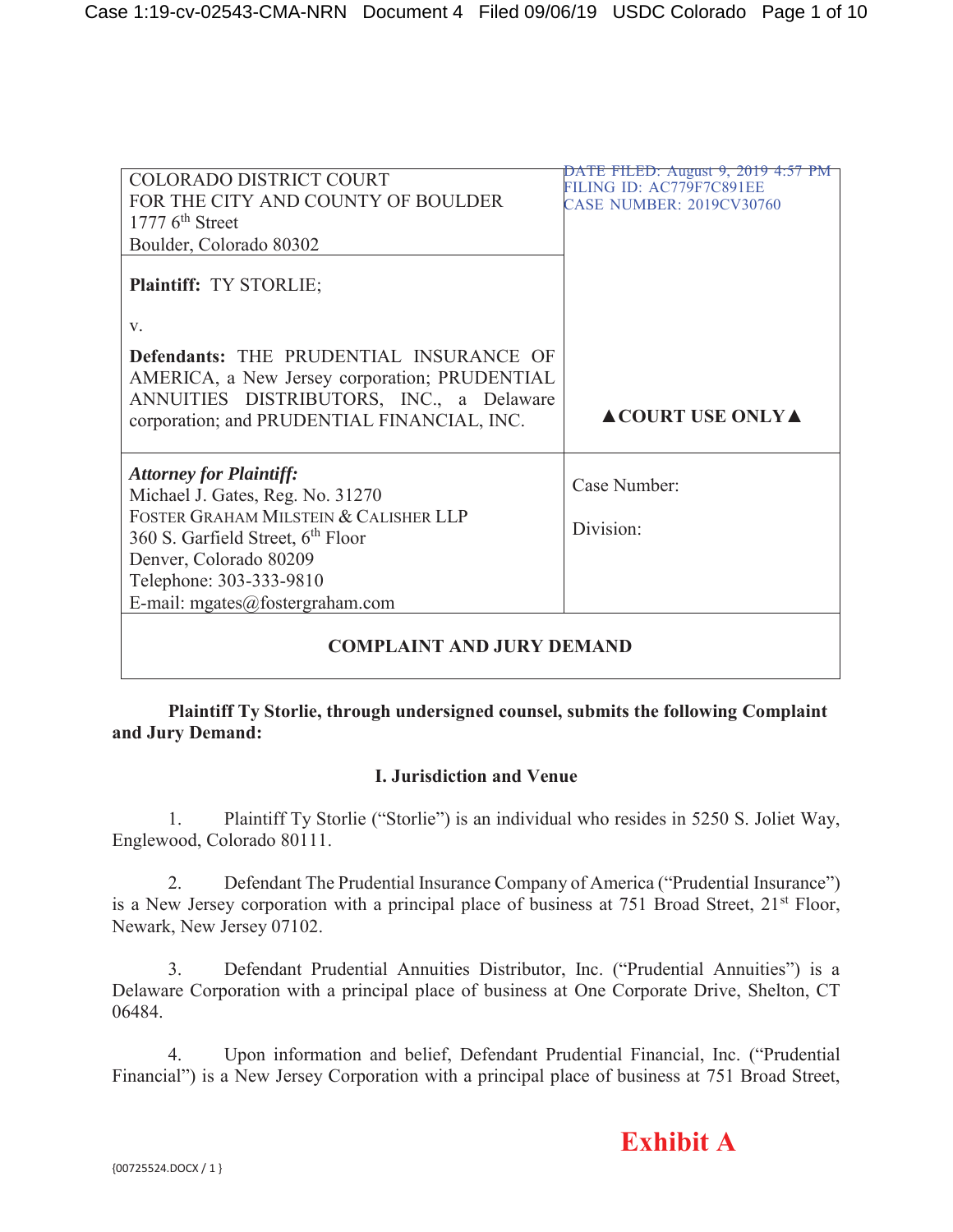21<sup>st</sup> Floor, Newark, New Jersey 07102 and owns, operates, and/or controls Prudential Annuities and/or Prudential Insurance.

5. Prudential is authorized to do business as an insurance and annuity company in all counties in Colorado.

6. Prudential transacts business in the City and County of Boulder.

7. This Court has subject matter jurisdiction in this case.

8. Venue is proper with Court pursuant to Colo.R.Civ.P. 98(c).

## **II. General Allegations**

9. Storlie began working for one or all of the Defendants in or about February 2005 as an External Wholesaler in Prudential's Annuity business in the Independent Broker Dealer Distribution Channel (the "IBD Channel").

10. Storlie's paychecks list Prudential Insurance as the payee.

11. However, it was separately represented to Storlie in other documents that his employer was Prudential Annuities, a business owned, operated, and/or controlled by Prudential Financial.

12. Storlie's territory included Colorado, Wyoming, parts of Nebraska and parts of South Dakota.

13. Of that territory, Colorado and Wyoming made up the bulk of his sales.

14. As an External Wholesaler, Storlie was tasked to sell Defendants' annuity products to independent Financial Advisors ("customers" or "advisors") within his territory.

15. In 2016-2017, within the IBD channel, there were 42 External Wholesalers.

16. Storlie's "team" was comprised of the handful of individuals who reported directly to Theodore "Ted" Parker.

17. The wholesale market for annuities, like the Stock Market itself, is highly volatile and periodic slumps in sales are common. Successful wholesalers, therefore, must be patient, particularly in those periods where sales decline.

18. In 2016-2017, the Defendants' IBD Channel had three product lines.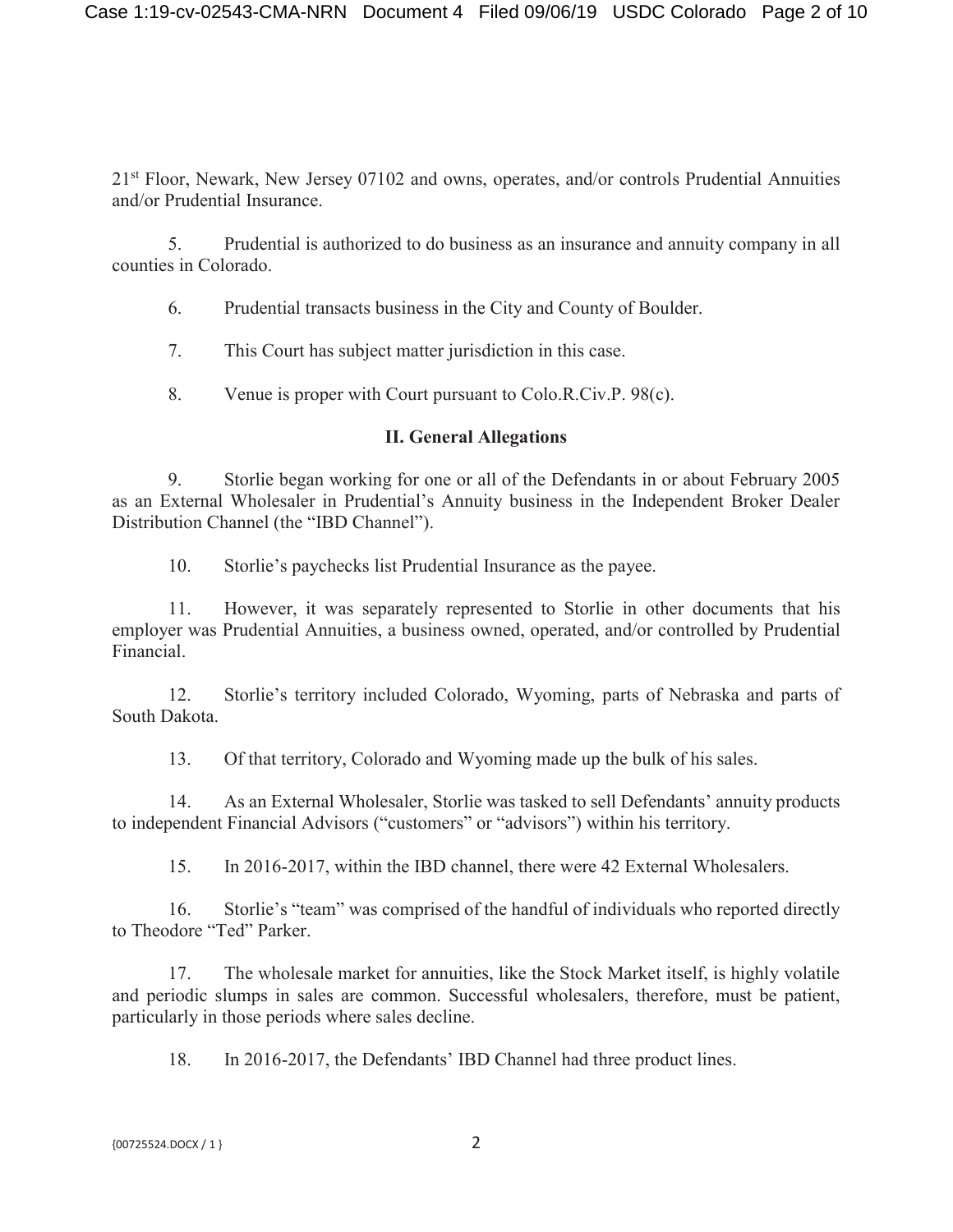19. Highest Daily Income ("HDI") was their most popular product that constituted the majority of sales. The HDI product offered a guaranteed lifetime income growing daily for the first 10 years, opportunities to lock account highs, protection of retirement income during market downturns, and other features.

20. The Prudential Defined Income ("PDI") is the second most popular product. PDI is a variable annuity with a Guaranteed Lifetime Withdraw Benefit (GLWB). This product essentially guaranteed a lifetime income for the contract owner no matter how long they live or how the market performs.

21. Finally, the IBD Channel includes a Prudential Premier Investment ("PPI"). PPI is a tax-deferred investment product and is was the least popular of the products within the IBD Channel for wholesale. It suffered from some setbacks early in their introduction that required refunds and reworking. PPI represented less than 1% of revenue in the IBD Channel during the time Storlie was employed at the Defendants.

22. Storlie was 53.5 years old when the Defendants terminated him, just 1.5 years from retirement.

23. In the previous few years before he was terminated, there were three other employees on the team over 50 who were forced out by the Defendants through Parker.

24. Otherwise, most of the annuity wholesalers in Ted's division had been at Prudential less than five years and under the age of 40.

25. Storlie is a highly self-motivated person and quickly rose to become one of the top wholesalers in the Defendants.

26. By approximately 2014, he became a member of the Defendants' high achieving "Billion Dollar Sales Club" and was one of only three Billion Dollar Sales Club producers in the IBD Channel.

27. The Billion Dollar Sales Club is a prestigious club within the Defendants companies reserved for individuals who had generated at least One Billion Dollars in revenue for the company.

28. Storlie also rose to be a leader as a mentor and advisor to other wholesalers.

29. Storlie was a consistent performer and sales leader with one of the longest wholesaling careers in the company. While his newly required mentoring had decreased his sales productivity somewhat, he was still a solid performer.

30. Storlie maintained positive performance reviews for 12 years up until he was targeted for termination.

```
{00725524.DOCX / 1} 3
```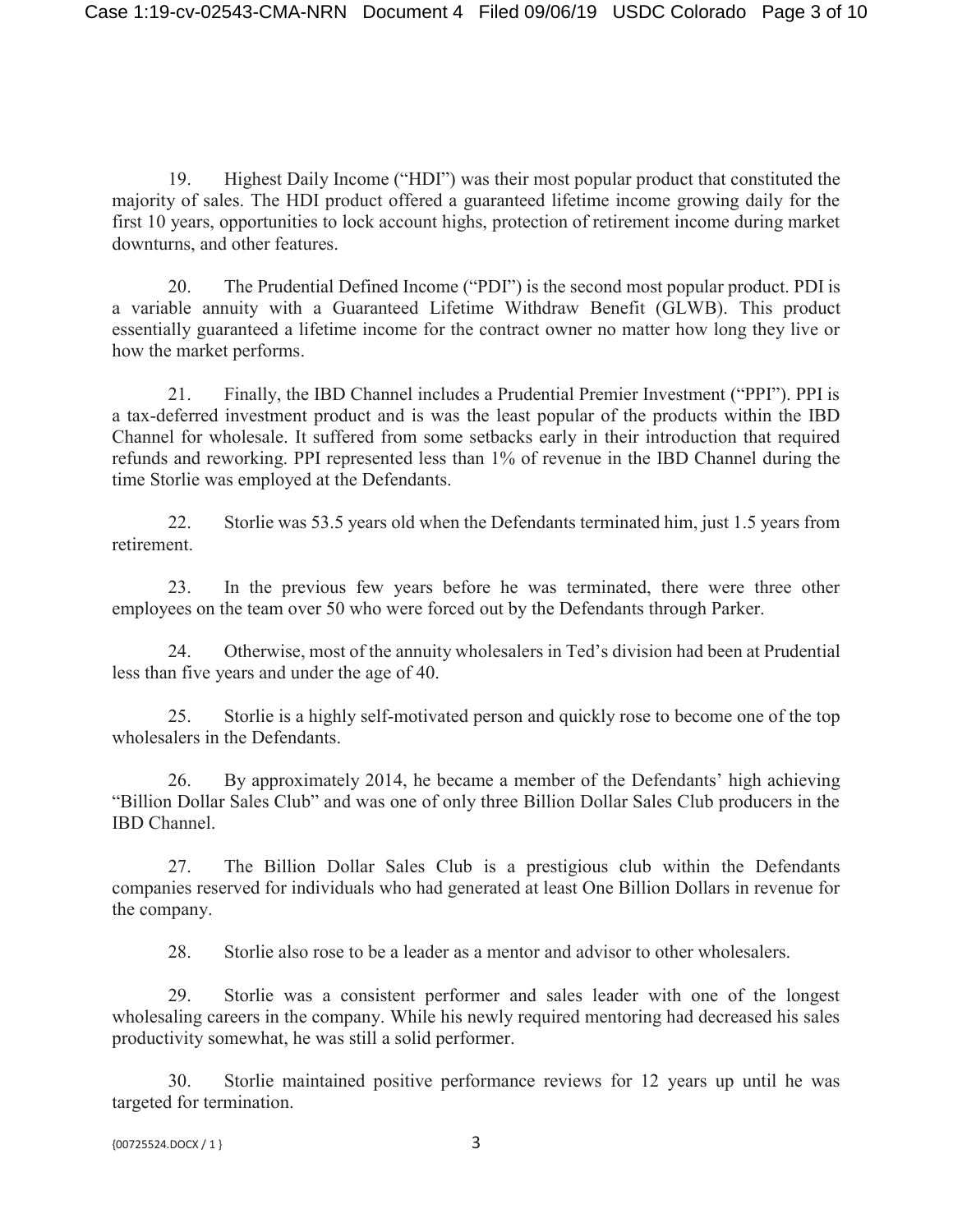31. In 2017, Storlie was 53 years old with 18 months remaining until he was eligible for the Defendants' pension program.

32. In 2016, Storlie's sales ranking had actually improved. As of his Performance Review for the Appraisal Period January 2016-December 2016 Storlie was meeting sales expectations and was effective.

33. In 2016, the Defendants' numbers show that Storlie was in the top half of the team in every area other than PPI (which represented less than 1% of revenue). He was 125% to goal.

34. In November 2016, Ted Parker requested that Storlie take Brian Filizetti, a 38-yearold External Wholesaler, with him to an upcoming regional convention. Parker did not give a reason.

35. Upon information and belief, at that regional convention in November 2016, Filizetti approached one of Storlie's long-time advisors at the convention and announced that he would be purchasing a home in Colorado and taking over Storlie's territory.

36. Storlie's streak of entirely positive reviews then came to an abrupt end when he received his January 2017 Performance Review.

37. While the Defendants gave him an overall acceptable performance, it took a critical note about his sales acumen and abilities.

38. Storlie was shocked and became immediately concerned he was being set up based on the comments in Part III of that review. Ted Parker claimed that Storlie, a 12-year top contributor and member of the exclusive Billion Dollar Club within the Defendants required "the benefit of additional experience, training and/or coaching…" despite being one of the leaders typically conducting such training.

39. Essentially, Parker began suddenly treating Storlie like a new wholesaler.

40. Parker's comments were not supported by the numbers within the document itself. At that time, 99% of the sales goal for each External Wholesaler were based on the HDI and PDI products. PPI represented less than 1% of the market and was a troubled product.

41. Far from being last in the two categories representing 99% of revenue, the Defendants admit that Storlie was at \$33.5M Channel Rank 18 of 42 for HID and \$25.5 Channel Rank 29 of 42 for PDI.

42. There is no indication that any of the 24 wholesalers lower than him on HID or 13 lower than him in PDI were disciplined and/or terminated.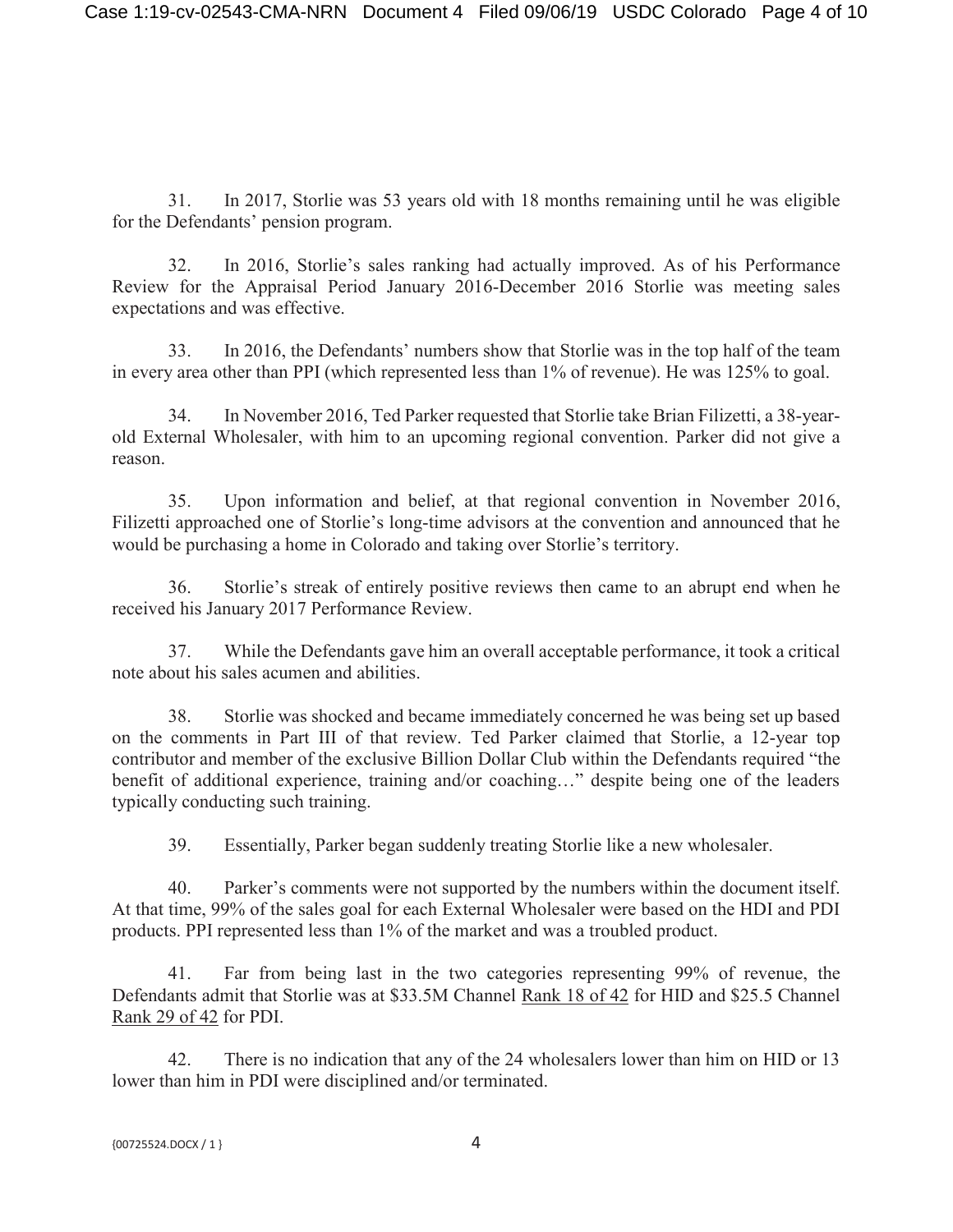43. Storlie contacted Susan Figeroa in the Defendants' Human Resources department in February 2017 to discuss the comments as this was the first time anyone had made negative remarks about Storlie's leadership and sales. He suggested at the time that he was concerned about whether his age and proximity to the pension eligibility was at least a contributing factor to Parker's comments and negative review.

44. In approximately May 2017, Storlie received a phone call from Brian Filizetti directly informing Storlie that he had just purchased a \$1.5M home in Castle Pines, Colorado saying something like, "I am moving into your territory."

45. Filizetti confirmed the move was approved by Parker and the Defendants management.

46. This seemed odd to Storlie because Filizetti's territory would have made Denver an inconvenient choice for permanent residence.

47. By July 31, 2017, Parker threatened Storlie with termination.

48. Parker complained 50% of the way through the year that Storlie had only hit 57% of his annual sales goal. Thus, he was on track to exceed his sales goal, but Parker wanted him to be at 90% of his annual sales halfway through the year.

49. Parker then became further critical of Storlie being at the bottom in sales of a product that represented less than 1% of the Defendants' revenue in annuities without acknowledging he was at or above average for sales in the products that represented more than 99% of overall revenue for the Channel.

50. Storlie was threatened with termination for being an average producer at the time and for being on pace to meet or exceed his sales requirements even though younger sales associates below him were not threatened with termination or other discipline.

51. Parker required Storlie to hit a number of at least 90% of his August sales goal despite that not being a requirement for any other External Wholesaler.

52. At the time Parker made this demand, he knew or should have known that it was impossible to meet given the nature of market and Storlie's assigned territory.

53. Many of the other territories have multiple large metropolitan areas where there are a larger number of potential customers for annuity products.

54. Storlie's territory had only the Denver Metropolitan area and was otherwise largely smaller rural communities.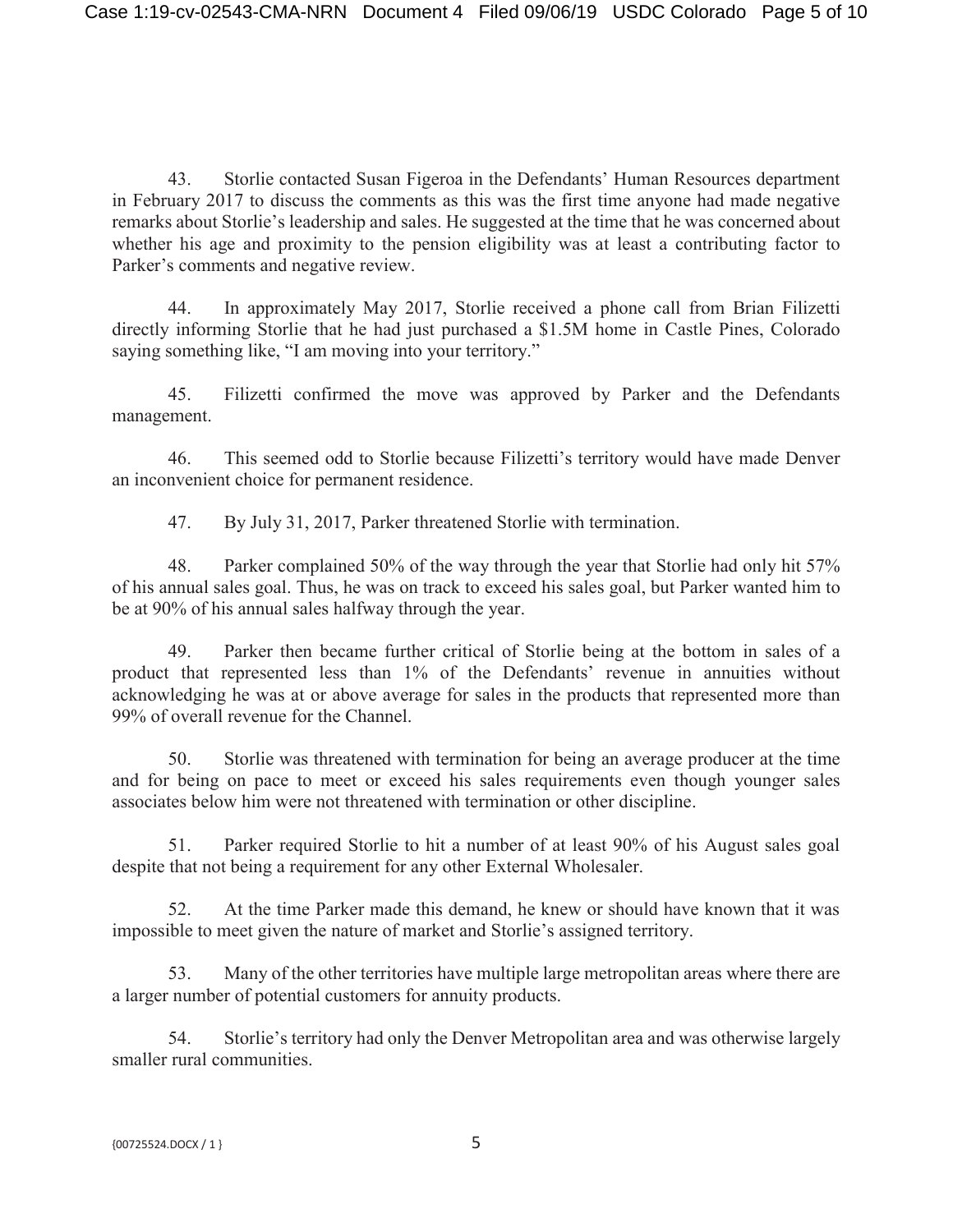55. Further, annuity sales for the first quarter of 2017 were the worst in annuity history due to changes in the United States Department of Labor regulations. Overall, annuity sales crashed.

56. The head of the Defendants' annuity sales group, Jim Mullary, acknowledged the challenging market in an email.

57. Following Mr. Mullary's email, Storlie was the only External Wholesaler placed on probation.

58. In essence, Parker set Storlie up to fail, taking advantage of market conditions outside Storlie's control as a pretext to termination.

59. While on probation Storlie worked seven days a week to increase sales and was making solid progress. Despite being a seasoned wholesaler, he worked closely with Parker to tighten his sales process.

60. Nevertheless, Parker informed Storlie on two separate occasions that, even if Storlie met his goals, he might not have a job.

61. By the time the Defendants terminated Storlie, he was in second place for raising the most assets in his channel.

62. By October 2017, Storlie was at 83% of his goal and had achieved all Channel activity requirements. He was still on pace to exceed his yearly sales goal.

63. However, Storlie then became severely ill with the flu. After an emergency room visit, he requested an additional two weeks to meet his final goals. He had additional money that would be coming through that would have allowed him to exceed those goals.

64. Parker verbally denied the request and told Storlie that he should just resign.

65. On November 4, 2017, Storlie received a FedEx package with a termination letter and menial severance offer.

66. In January 2018, Brian Filizetti, a 38-year old employee, took over the bulk of Storlie's territory, including the entirety of Colorado and Wyoming. The other two smaller portions of Storlie's territory (western South Dakota and western Nebraska) were also given to younger employees.

67. Storlie timely filed Charge of Discrimination with both the Equal Employment Opportunity Commission and the Colorado Civil Rights Division, which have a work share agreement.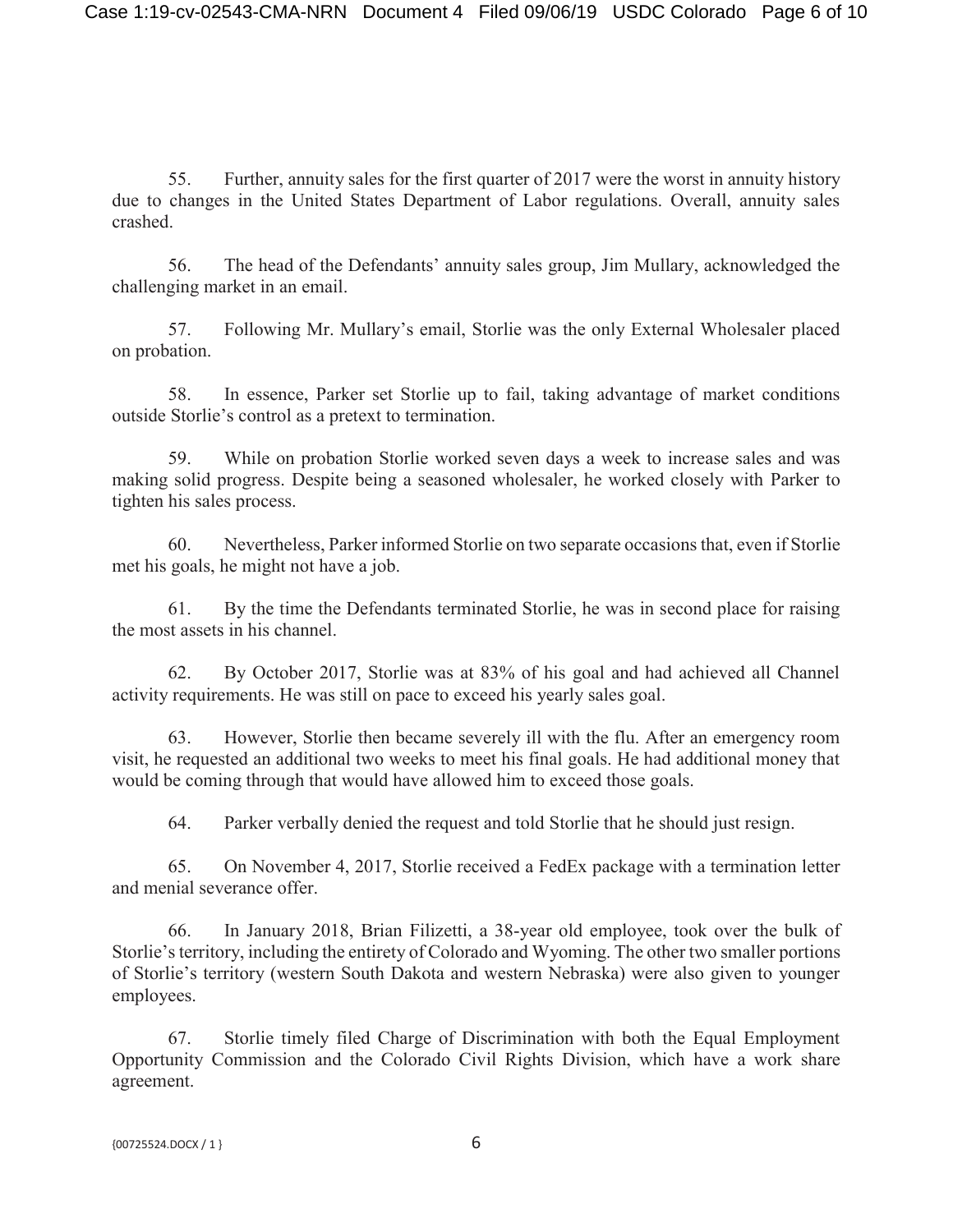- 68. The Colorado Civil Rights Division issued a decision and right to sue.
- 69. Storlie has timely filed this Complaint.

### **III. First Claim for Relief (Discrimination Pursuant to 29 U.S.C. §621,** *et seq.***)**

70. Storlie incorporates Paragraphs 1- 69 herein.

71. Storlie is within the protected age group under the Age Discrimination in Employment Act.

72. Storlie was performing satisfactory work for the Defendants.

73. The Defendants involuntarily terminated Storlie.

74. Storlie's position with the Defendants was filled by one or more persons under the age of 40.

75. Storlie's age was a consideration, in whole or in part, for his termination by the Defendants.

76. The Defendants' claimed reasons for termination were a pretext.

77. As a direct and proximate result of the Defendants' decision to terminate Storlie, Storlie has suffered damages in an amount to be determined at trial.

## **IV. Second Claim for Relief (Discrimination Pursuant to Colorado Anti-Discrimination Act, CRS §24-34-401,** *et seq.***)**

78. Storlie incorporates Paragraphs 1- 77 herein.

79. Storlie is within the protected age group under the Age Discrimination in Employment Act.

80. Storlie was performing satisfactory work for the Defendants.

81. The Defendants involuntarily terminated Storlie.

82. Storlie's position with the Defendants was filled by one or more persons under the age of 40.

83. Storlie's age was a consideration, in whole or in part, for his termination by the Defendants.

{00725524.DOCX / 1 } 7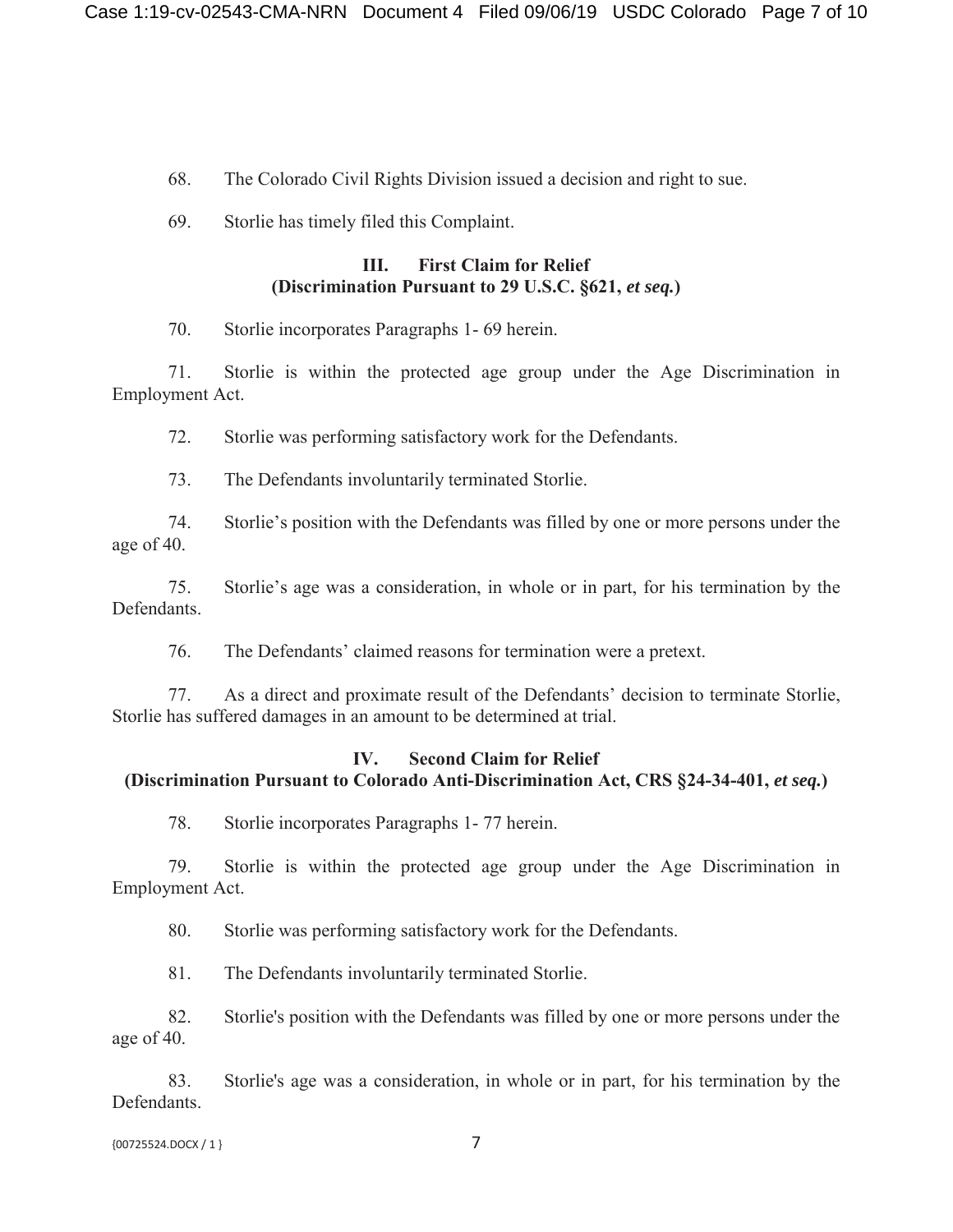84. The Defendants' claimed reasons for terminating Storlie were a pretext.

85. As a direct and proximate result, the Defendants' decision to terminate Storlie, Storlie has suffered damages in an amount to be determined at trial.

## **V. Third Claim for Relief (Retaliation Pursuant to 29 U.S.C. §621,** *et seq.***)**

86. Storlie incorporates Paragraphs 1-85 herein.

87. Storlie engaged in protected conduct by reporting his concerns about age discrimination on at least on at least one occasion to the Defendants and/or their agents.

88. The Defendants took an adverse employment action against Storlie by involuntarily terminating his position.

89. There is a causal connection between the protected activity of reporting concerns about age discrimination and the Defendants' decision to terminate Storlie.

90. Storlie was performing satisfactory work for the Defendants.

91. The Defendants' claimed reasons for terminating Storlie were a pretext.

92. As a direct and proximate result of the Defendants' retaliation against Storlie for reporting perceived discrimination, Storlie has suffered damages in an amount to be proven at trial.

# **VI. Fourth Claim for Relief (Retaliation Pursuant to Colorado Anti-Discrimination Act, CRS 24-34-401,** *et seq.***)**

93. Storlie incorporates Paragraphs 1-92 herein.

94. Storlie engaged in protected conduct by reporting his concerns about age discrimination on at least on at least one occasion to the Defendants and/or their agents.

95. The Defendants took an adverse employment action against Storlie by involuntarily terminating his position.

96. There is a causal connection between the protected activity of reporting concerns about age discrimination and the Defendants' decision to terminate Storlie.

97. Storlie was performing satisfactory work for Defendants.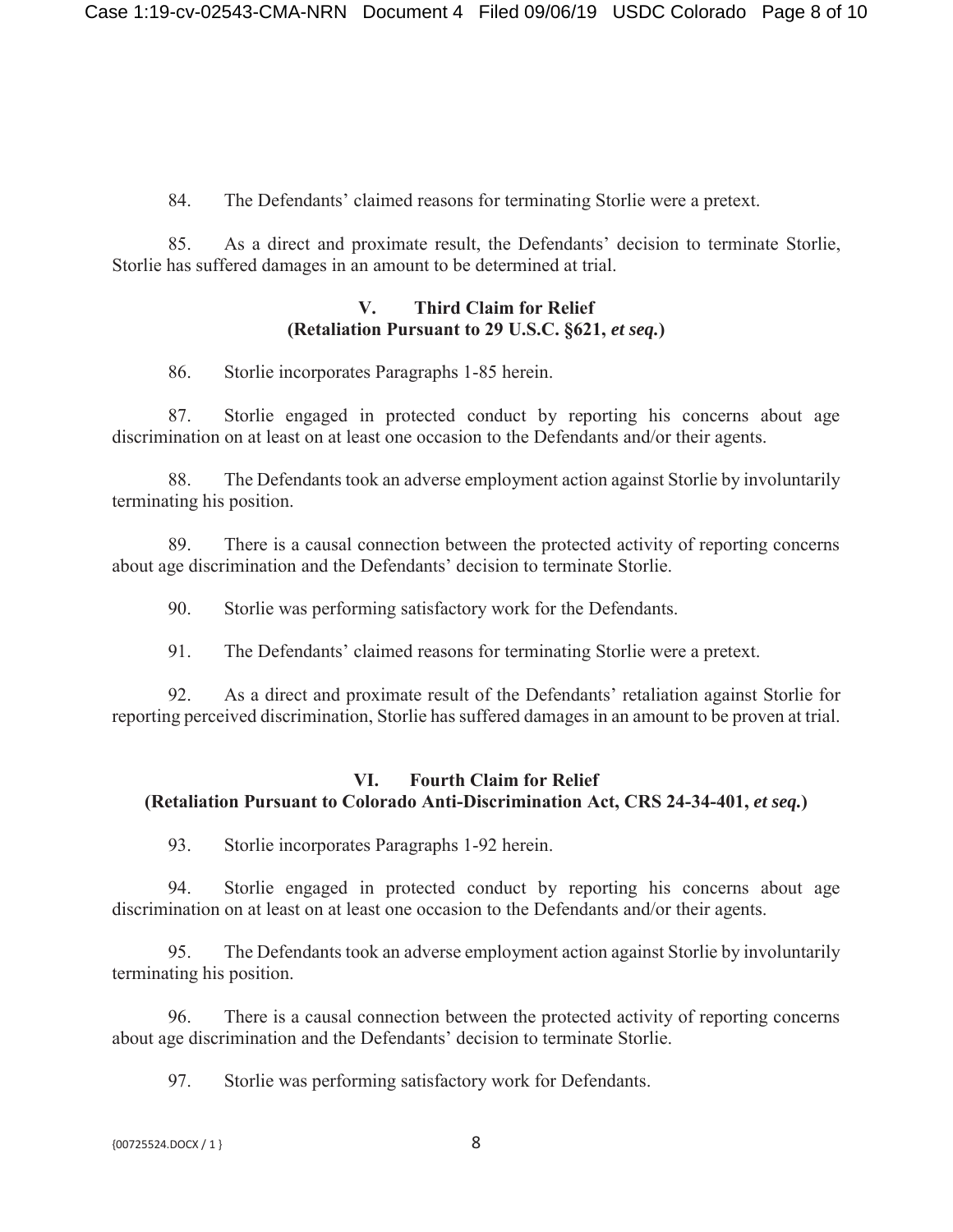98. The Defendants' claimed reasons for terminating Storlie were a pretext.

99. As a direct and proximate result of the Defendants' retaliation against Storlie for reporting perceived discrimination, Storlie has suffered damages in an amount to be proven at trial.

#### **VII. Fifth Claim for Relief (Defamation)**

100. Storlie incorporates Paragraphs 1-92 herein.

101. Upon information and belief, the Defendants reported Storlie's termination of employment to the Financial Industry Regulatory Authority (FINRA) in a manner that suggested malfeasance or misfeasance by Storlie in performing his job duties.

102. The Defendants' report to FINRA contained false or misleading information.

103. This report was published to at least one third party (FINRA) by the Defendants and put Storlie in a false light in the community and with FINRA.

104. The Defendants knew or should have known that it was making false or misleading statements about Storlie.

105. The Defendants' report to FINRA is actionable without proof of special damages.

106. The Defendants' report to FINRA has caused Storlie special damages, including without limitation, the inability to continue working in the annuities industry and black-listing him as a potential employee for other firms.

## **VIII. Sixth Claim for Relief (Tortious Interference with Prospective Business Advantage)**

107. Storlie incorporates Paragraphs 1-99 herein.

108. The Defendants has engaged in conduct intended to prevent Storlie from continuing to work in the annuities industry.

109. The Defendants' conduct was designed to and has actually induced or caused thirdparties not to enter into an employment relationship with Storlie.

WHEREFORE, Plaintiff Ty Storlie respectfully requests that the Court enter Judgement in his favor and against the Defendant and Order the following relief: